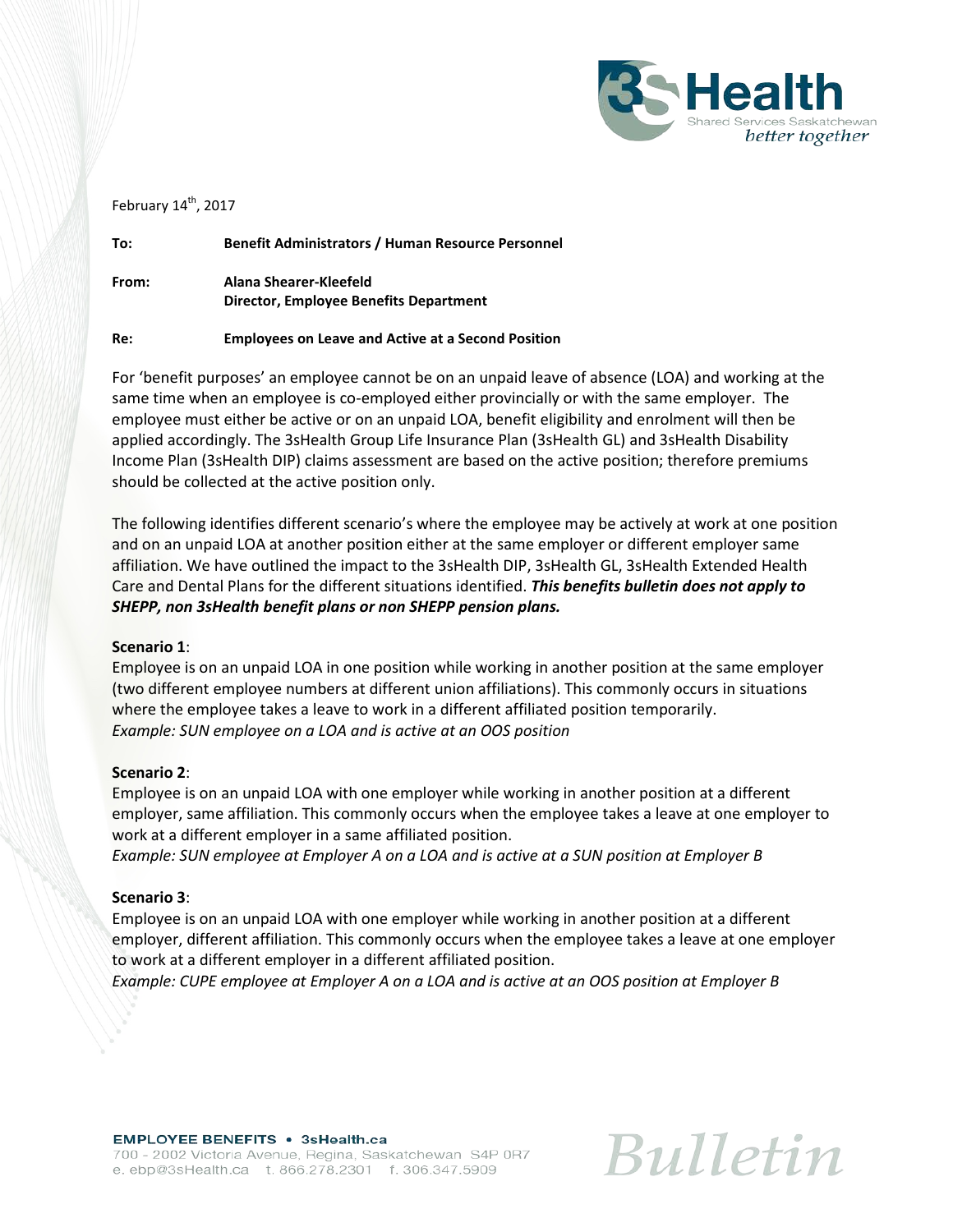

3sHealth Employee Benefits will identify these scenarios and make the applicable changes to iHRIS. Please note employers will be notified by email of any changes made.

- 3sHealth Employee Benefits will expire the 3sHealth DIP and 3sHealth GL plans effective the start of the leave at the on leave position. The eligibility reason will be *exceeds maximum LOA*. This process will not affect the current eligibility reason of *expired eligibility – status change* which is used when the employee opts out of the 3sHealth DIP through the Employee Status Wizard.
- 3sHealth Employee Benefits will transfer any optional Group Life Insurance coverage to their active position.
- 3sHealth GL and 3sHealth DIP premiums will be collected at the active position only.
- The employee should not have the option to continue 3sHealth DIP and 3sHealth Group Life optional coverage at their on leave position. At the time of the leave the employer may not know that the employee is active at a different employer and already notified the employee of their option to continue. Any premiums collected for the on leave position should be reimbursed to the employee.
- 3sHealth Employee Benefits will send a letter to the employee notifying them of the changes and that any premiums paid in advance to the on leave employer will be refunded by the on leave employer.
- For employees on an approved 3sHealth Disability Claim including an approved waiver, 3sHealth Employee Benefits will not expire 3sHealth DIP or 3sHealth GL. The optional Group Life coverage should not be transferred.
- In cases where the employee meets the provincial co-employment rule or has two positions at the same employer, the LOA counters will not be set for the 3sHealth Extended Health Care and Dental Plans.
- If the employee returns to active status at the on leave position, expired benefit plans will be reenrolled.
- 3sHealth Employee Benefits will identify employees who terminate at the active position and advise the employee and the employer of any action that is required.

In cases where the employee is not enrolled into one or more of the 3sHealth Plans at the active position but is enrolled at the on leave position the following will occur:

• If the employee is not enrolled in 3sHealth DIP or the 3sHealth GL at the active position the coverage will be maintained at the on leave position. The employee should be given the option to continue the 3sHealth DIP coverage. Premiums should be collected for 3sHealth DIP and 3sHealth GL by the on leave position employer.